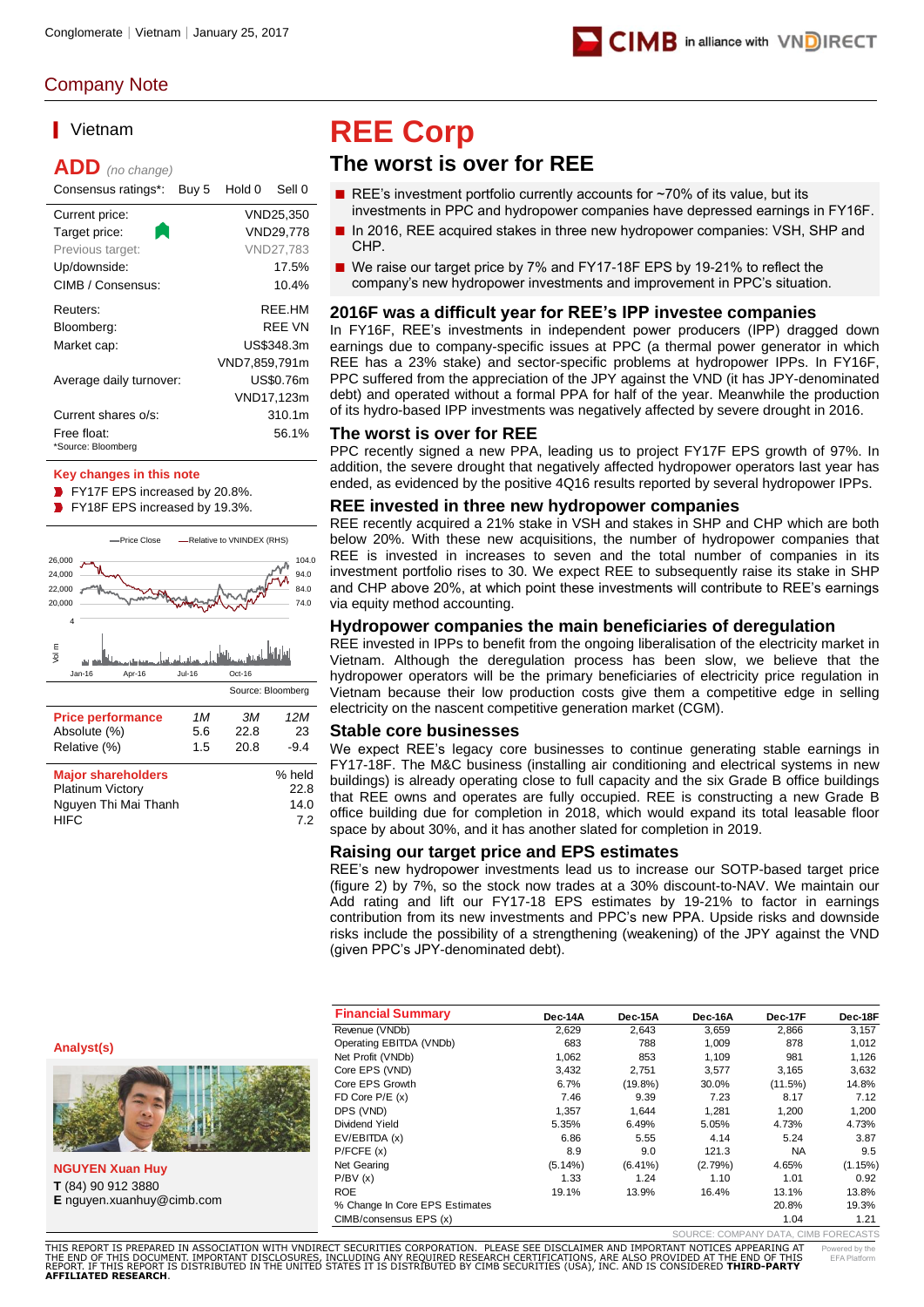

# **The worst is over for REE**

## **Revising forecasts**

#### **Figure 1: Earnings revision**

|                                     |       | 2017F      |          |       | 2018F      |                                |
|-------------------------------------|-------|------------|----------|-------|------------|--------------------------------|
|                                     | Old   | <b>New</b> | % change | Old   | <b>New</b> | % change                       |
| Revenue                             | 2,866 | 2,866      | 0%       | 3.157 | 3,157      | 0%                             |
| <b>Operating EBIT</b>               | 774   | 774        | 0%       | 907   | 907        | 0%                             |
| Profit from associates & investment | 235   | 440        | 87%      | 263   | 480        | 82%                            |
| Net profit                          | 812   | 981        | 21%      | 944   | 1.126      | 19%                            |
| <b>EPS</b>                          | 2,619 | 3,165      | 21%      | 3.044 | 3.632      | 19%                            |
|                                     |       |            |          |       |            | SOURCES: CIMB, COMPANY REPORTS |

For FY17-18F, we maintain our revenue and operating EBIT forecast as we maintain our forecast for REE's core businesses. We increase our net profit from associates & investment by 82-87% for period FY17-FY18F to reflect the company's sharing profit from their new investment in VSH, CHP, and SHP. The increase in net profit from associates & investment prompts us to increase our FY17-FY18 net profit forecast by 19%-21%.

| <b>Figure 2: Valuation summary</b> |                             |                                |  |
|------------------------------------|-----------------------------|--------------------------------|--|
| Item                               | Method                      | <b>VNDbn</b>                   |  |
| M&E value                          | $P/E$ (target $P/E$ of 10x) | 1,780                          |  |
| Reetech                            | $P/E$ (target $P/E$ of 6x)  | 257                            |  |
| Real estate investment             | DCF (17% COE, 16% WACC)*    | 1,841                          |  |
| Portfolio investment               | Market value & book value   | 6,552                          |  |
| <b>Total SOTP</b>                  |                             | 10,431                         |  |
| Debt                               |                             | (1, 142)                       |  |
| Minority interest                  |                             | (345)                          |  |
| Cash                               |                             | 289                            |  |
| Equity value                       |                             | 9,233                          |  |
| Share outstanding                  |                             | 310,050,926                    |  |
| <b>SOTP</b> valuation              |                             | 29,778                         |  |
|                                    |                             | SOURCES: CIMB. COMPANY REPORTS |  |

| <b>Figure 3: Real estate DCF calculation</b> |          |              |          |                                |          |
|----------------------------------------------|----------|--------------|----------|--------------------------------|----------|
|                                              | FY16F    | <b>FY17F</b> | FY18F    | FY19F                          | FY20F    |
| <b>EBIT</b>                                  | 325      | 335          | 435      | 435                            | 435      |
| Tax                                          | 72       | 67           | 87       | 87                             | 87       |
| Depreciation                                 | 50       | 50           | 50       | 50                             | 50       |
| Capex                                        | 804      | 805          | 55       | 10                             | 10       |
| Change in working capital                    | $\Omega$ | $\Omega$     | $\Omega$ | $\Omega$                       | $\Omega$ |
| Free cash                                    | $-500$   | $-487$       | 344      | 388                            | 388      |
| <b>Terminal value</b>                        | 3,440    |              |          |                                |          |
| Present value of terminal value              | 2,017    |              |          |                                |          |
| Total present value of free cash             | 1,841    |              |          |                                |          |
|                                              |          |              |          |                                |          |
| Assumption                                   |          |              |          |                                |          |
| Risk premium                                 | 8%       |              |          |                                |          |
| <b>Risk free</b>                             | 7%       |              |          |                                |          |
| Tax rate                                     | 20%      |              |          |                                |          |
| <b>Beta</b>                                  | 1.2      |              |          |                                |          |
| Cost of equity                               | 15%      |              |          |                                |          |
| Cost of debt                                 | 10%      |              |          |                                |          |
| <b>WACC</b>                                  | 15%      |              |          |                                |          |
| Terminal growth rate                         | 3%       |              |          |                                |          |
|                                              |          |              |          | SOURCES: CIMB, COMPANY REPORTS |          |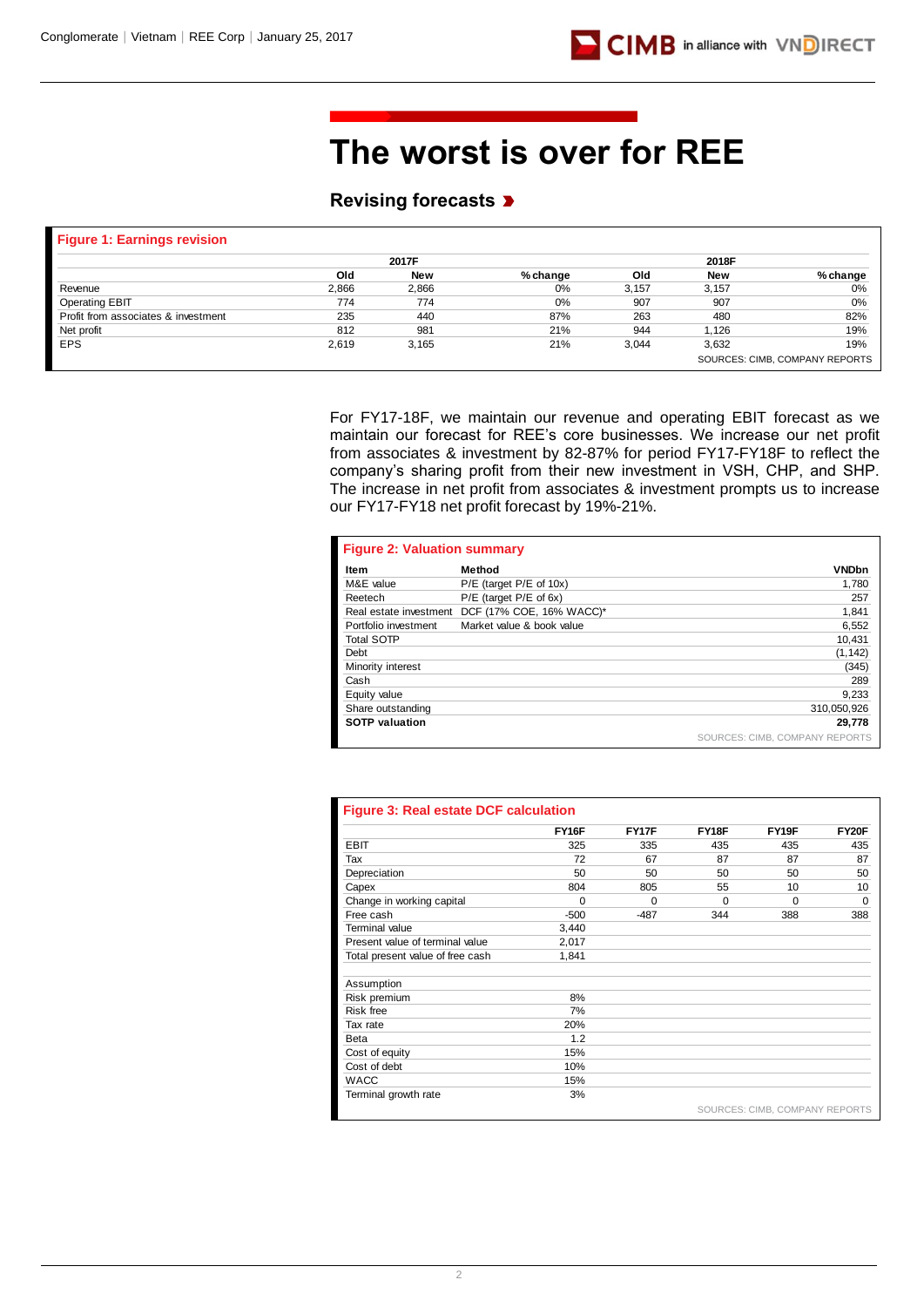

## **BY THE NUMBERS**



## **Profit & Loss**

| (VNDb)                                    | Dec-14A | Dec-15A | Dec-16A | Dec-17F | Dec-18F |
|-------------------------------------------|---------|---------|---------|---------|---------|
| <b>Total Net Revenues</b>                 | 2,629   | 2,643   | 3,659   | 2,866   | 3,157   |
| <b>Gross Profit</b>                       | 860     | 1,024   | 1,312   | 1,142   | 1,302   |
| <b>Operating EBITDA</b>                   | 683     | 788     | 1,009   | 878     | 1,012   |
| Depreciation And Amortisation             | (57)    | (133)   | (136)   | (104)   | (105)   |
| <b>Operating EBIT</b>                     | 626     | 655     | 872     | 774     | 907     |
| Financial Income/(Expense)                | 6       | (5)     | 33      | (12)    | (6)     |
| Pretax Income/(Loss) from Assoc.          | 166     | 37      | (105)   | 220     | 240     |
| Non-Operating Income/(Expense)            | 464     | 359     | 591     | 220     | 240     |
| Profit Before Tax (pre-EI)                | 1,262   | 1,046   | 1,392   | 1,203   | 1,380   |
| <b>Exceptional Items</b>                  |         |         |         |         |         |
| <b>Pre-tax Profit</b>                     | 1,262   | 1,046   | 1,392   | 1,203   | 1,380   |
| Taxation                                  | (164)   | (158)   | (202)   | (181)   | (208)   |
| Exceptional Income - post-tax             |         |         |         |         |         |
| <b>Profit After Tax</b>                   | 1,099   | 888     | 1,190   | 1,022   | 1,172   |
| Minority Interests                        | (37)    | (35)    | (80)    | (40)    | (46)    |
| <b>Preferred Dividends</b>                |         |         |         |         |         |
| FX Gain/(Loss) - post tax                 |         |         |         |         |         |
| Other Adjustments - post-tax              |         |         |         |         |         |
| <b>Net Profit</b>                         | 1,062   | 853     | 1,109   | 981     | 1,126   |
| <b>Recurring Net Profit</b>               | 1,062   | 853     | 1,109   | 981     | 1,126   |
| <b>Fully Diluted Recurring Net Profit</b> | 1,062   | 853     | 1,109   | 981     | 1,126   |

### **Cash Flow**

| (VNDb)                           | Dec-14A | Dec-15A | Dec-16A    | Dec-17F    | Dec-18F |
|----------------------------------|---------|---------|------------|------------|---------|
| <b>EBITDA</b>                    | 683.0   | 787.7   | 1.008.6    | 878.4      | 1,011.7 |
| Cash Flow from Invt. & Assoc.    |         |         |            |            |         |
| Change In Working Capital        | 147.0   | 268.2   | (369.1)    | 313.0      | (115.0) |
| (Incr)/Decr in Total Provisions  |         |         |            |            |         |
| Other Non-Cash (Income)/Expense  |         |         |            |            |         |
| <b>Other Operating Cashflow</b>  | 53.6    | (61.1)  | 483.6      | 750.0      | 0.0     |
| Net Interest (Paid)/Received     | 7.4     | 2.0     | 486.7      | (11.8)     | (6.4)   |
| <b>Tax Paid</b>                  | (154.7) | (153.9) | (173.8)    | (181.3)    | (208.0) |
| <b>Cashflow From Operations</b>  | 736.3   | 842.9   | 1,436.0    | 1,748.3    | 682.2   |
| Capex                            | (43.7)  | (326.5) | (304.3)    | (1,451.7)  | (54.5)  |
| Disposals Of FAs/subsidiaries    | 0.2     | 3.7     |            |            |         |
| Acq. Of Subsidiaries/investments | (383.5) |         | (1, 569.4) |            |         |
| <b>Other Investing Cashflow</b>  | 317.0   | 81.3    |            | 220.2      | 239.9   |
| Cash Flow From Investing         | (110.0) | (241.4) | (1,873.7)  | (1, 231.5) | 185.3   |
| Debt Raised/(repaid)             | 263.1   | 288.4   | 503.7      | (542.7)    | (20.0)  |
| Proceeds From Issue Of Shares    | 32.7    |         |            |            |         |
| <b>Shares Repurchased</b>        |         |         | (11.7)     |            |         |
| Dividends Paid                   | (419.8) | (509.8) | (293.2)    | (372.1)    | (372.1) |
| <b>Preferred Dividends</b>       |         |         |            |            |         |
| <b>Other Financing Cashflow</b>  |         | 1.0     |            |            |         |
| Cash Flow From Financing         | (124.0) | (220.4) | 198.8      | (914.7)    | (392.1) |
| <b>Total Cash Generated</b>      | 502.3   | 381.1   | (238.8)    | (397.9)    | 475.5   |
| <b>Free Cashflow To Equity</b>   | 889.5   | 889.9   | 66.1       | (25.8)     | 847.6   |
| <b>Free Cashflow To Firm</b>     | 662.9   | 668.0   | (376.1)    | 592.9      | 942.1   |

SOURCE: CIMB RESEARCH, COMPANY DATA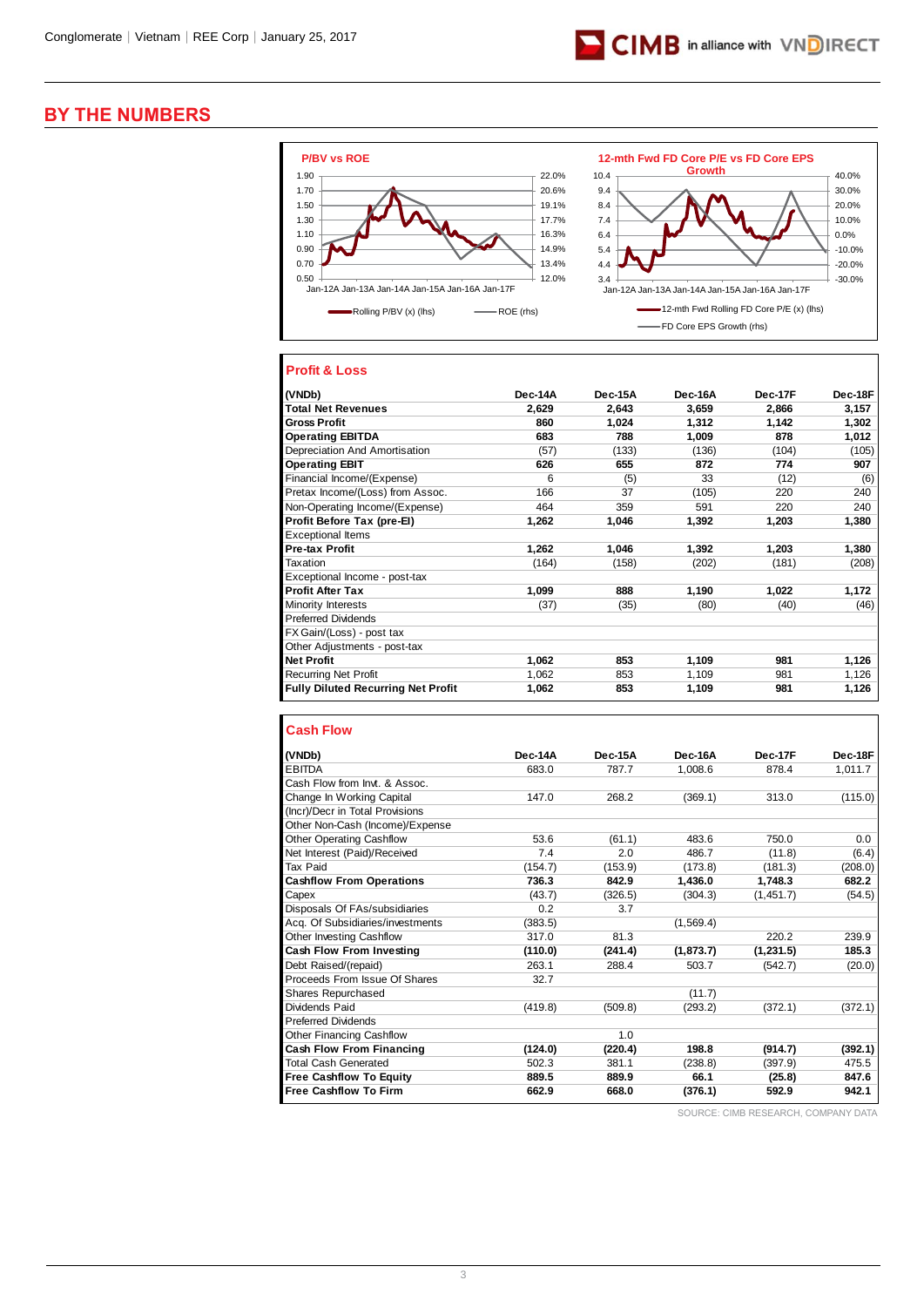

## **BY THE NUMBERS…** cont'd

| <b>Balance Sheet</b>                       |          |          |          |          |          |
|--------------------------------------------|----------|----------|----------|----------|----------|
| (VNDb)                                     | Dec-14A  | Dec-15A  | Dec-16A  | Dec-17F  | Dec-18F  |
| <b>Total Cash And Equivalents</b>          | 1,037    | 1,420    | 1.709    | 561      | 1.037    |
| <b>Total Debtors</b>                       | 663      | 752      | 620      | 486      | 535      |
| Inventories                                | 598      | 547      | 1.230    | 964      | 1.062    |
| <b>Total Other Current Assets</b>          | 669      | 1.029    | 544      | 544      | 544      |
| <b>Total Current Assets</b>                | 2.967    | 3.747    | 4.104    | 2.555    | 3,178    |
| <b>Fixed Assets</b>                        | 564      | 800      | 529      | 1.965    | 1.965    |
| <b>Total Investments</b>                   | 4.752    | 4.954    | 6.067    | 6,198    | 6,388    |
| <b>Intangible Assets</b>                   | 0        | $\Omega$ | $\Omega$ | $\Omega$ | $\Omega$ |
| <b>Total Other Non-Current Assets</b>      | 120      | 108      | 715      | 715      | 715      |
| <b>Total Non-current Assets</b>            | 5.437    | 5.862    | 7,311    | 8.878    | 9,068    |
| Short-term Debt                            | 301      | 430      | 594      | 410      | 400      |
| Current Portion of Long-Term Debt          |          |          |          |          |          |
| <b>Total Creditors</b>                     | 196      | 225      | 407      | 319      | 351      |
| <b>Other Current Liabilities</b>           | 1.054    | 1.571    | 1.602    | 1.602    | 1.602    |
| <b>Total Current Liabilities</b>           | 1,551    | 2,226    | 2,603    | 2,330    | 2,353    |
| <b>Total Long-term Debt</b>                | 410      | 561      | 899      | 541      | 531      |
| Hybrid Debt - Debt Component               |          |          |          |          |          |
| <b>Total Other Non-Current Liabilities</b> | 104      | 139      | 175      | 175      | 175      |
| <b>Total Non-current Liabilities</b>       | 513      | 700      | 1.074    | 716      | 706      |
| <b>Total Provisions</b>                    | $\Omega$ | $\Omega$ | $\Omega$ | $\Omega$ | $\Omega$ |
| <b>Total Liabilities</b>                   | 2.065    | 2.926    | 3.678    | 3.047    | 3.059    |
| Shareholders' Equity                       | 5.910    | 6,334    | 7,172    | 7,782    | 8,536    |
| Minority Interests                         | 428      | 349      | 565      | 605      | 652      |
| <b>Total Equity</b>                        | 6,338    | 6,683    | 7,737    | 8,387    | 9,187    |

## **Key Ratios**

|                                  | Dec-14A | Dec-15A | Dec-16A | Dec-17F    | Dec-18F |
|----------------------------------|---------|---------|---------|------------|---------|
| Revenue Growth                   | 8.9%    | 0.5%    | 38.4%   | (21.7%)    | 10.2%   |
| Operating EBITDA Growth          | 52.3%   | 15.3%   | 28.1%   | $(12.9\%)$ | 15.2%   |
| Operating EBITDA Margin          | 26.0%   | 29.8%   | 27.6%   | 30.6%      | 32.0%   |
| Net Cash Per Share (VND)         | 1.053   | 1.383   | 695     | (1, 257)   | 341     |
| BVPS (VND)                       | 19.100  | 20.429  | 23,132  | 25,097     | 27,529  |
| <b>Gross Interest Cover</b>      | 16.73   | 8.86    | 14.50   | 10.18      | 12.18   |
| <b>Effective Tax Rate</b>        | 13.0%   | 15.1%   | 14.5%   | 15.1%      | 15.1%   |
| Net Dividend Payout Ratio        | 39.5%   | 59.8%   | 35.8%   | 37.9%      | 33.0%   |
| <b>Accounts Receivables Days</b> | 93.56   | 97.66   | 68.62   | 70.43      | 59.01   |
| <b>Inventory Days</b>            | 117.8   | 129.1   | 138.6   | 232.3      | 199.2   |
| <b>Accounts Payables Days</b>    | 37.61   | 47.40   | 49.24   | 76.85      | 65.92   |
| <b>ROIC</b> (%)                  | 114%    | 48%     | 61%     | 48%        | 33%     |
| ROCE (%)                         | 15.6%   | 14.4%   | 16.2%   | 11.4%      | 12.5%   |
| Return On Average Assets         | 14.2%   | 9.9%    | 11.0%   | 9.0%       | 10.0%   |

## **Key Drivers**

|                                      | Dec-14A | Dec-15A | Dec-16A | Dec-17F  | Dec-18F |
|--------------------------------------|---------|---------|---------|----------|---------|
| Rev. growth (%, main biz.)           | 3.3%    | 0.5%    | 38.4%   | $-21.7%$ | 10.2%   |
| EBITDA mgns (%, main biz.)           | 26.0%   | 29.8%   | 27.6%   | 30.6%    | 32.0%   |
| Rev. as % of total (main biz.)       | N/A     | N/A     | N/A     | N/A      | N/A     |
| EBITDA as % of total (main biz.)     | N/A     | N/A     | N/A     | N/A      | N/A     |
| Rev. growth (%, 2ndary biz.)         | N/A     | N/A     | N/A     | N/A      | N/A     |
| EBITDA mgns (%, 2ndary biz.)         | N/A     | N/A     | N/A     | N/A      | N/A     |
| Rev. as % of total (2ndary biz.)     | N/A     | N/A     | N/A     | N/A      | N/A     |
| EBITDA as % of total (2ndary biz.)   | N/A     | N/A     | N/A     | N/A      | N/A     |
| Rev. growth (%, tertiary biz.)       | N/A     | N/A     | N/A     | N/A      | N/A     |
| EBITDA mgns (%, tertiary biz.)       | N/A     | N/A     | N/A     | N/A      | N/A     |
| Rev.as % of total (tertiary biz.)    | N/A     | N/A     | N/A     | N/A      | N/A     |
| EBITDA as % of total (tertiary biz.) | N/A     | N/A     | N/A     | N/A      | N/A     |

SOURCE: CIMB RESEARCH, COMPANY DATA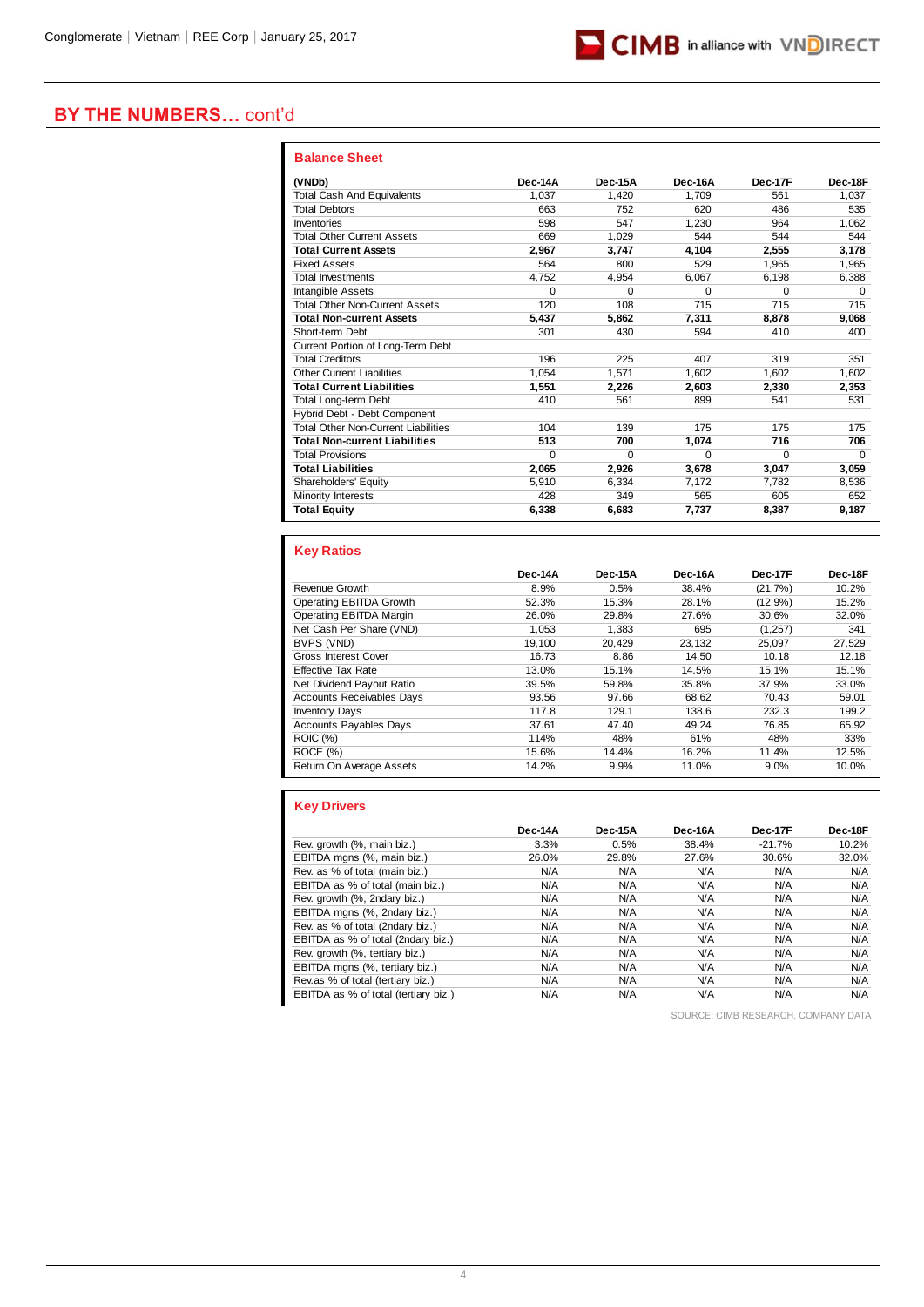

#### **DISCLAIMER** #01

The content of this report (including the views and opinions expressed therein, and the information comprised therein) has been prepared by and belongs to CIMB and is distributed by CIMB.

This report is not directed to, or intended for distribution to or use by, any person or entity who is a citizen or resident of or located in any locality, state, country or other jurisdiction where such distribution, publication, availability or use would be contrary to law or regulation.

By accepting this report, the recipient hereof represents and warrants that he is entitled to receive such report in accordance with the restrictions set forth below and agrees to be bound by the limitations contained herein (including the "Restrictions on Distributions" set out below). Any failure to comply with these limitations may constitute a violation of law. This publication is being supplied to you strictly on the basis that it will remain confidential. No part of this report may be (i) copied, photocopied, duplicated, stored or reproduced in any form by any means or (ii) redistributed or passed on, directly or indirectly, to any other person in whole or in part, for any purpose without the prior written consent of CIMB. The information contained in this research report is prepared from data believed to be correct and reliable at the time of issue of this report. CIMB may or may not issue regular reports on the subject matter of this report at any frequency and may cease to do so or change the periodicity of reports at any time. CIMB is under no obligation to update this report in the event of a material change to the information contained in this report. CIMB has no, and will not accept any, obligation to (i) check or ensure that the contents of this report remain current, reliable or relevant, (ii) ensure that the content of this report constitutes all the information a prospective investor may require, (iii) ensure the adequacy, accuracy, completeness, reliability or fairness of any views, opinions and information, and accordingly, CIMB, or any of their respective affiliates, or its related persons (and their respective directors, associates, connected persons and/or employees) shall not be liable in any manner whatsoever for any consequences (including but not limited to any direct, indirect or consequential losses, loss of profits and damages) of any reliance thereon or usage thereof. In particular, CIMB disclaims all responsibility and liability for the views and opinions set out in this report.

Unless otherwise specified, this report is based upon sources which CIMB considers to be reasonable. Such sources will, unless otherwise specified, for market data, be market data and prices available from the main stock exchange or market where the relevant security is listed, or, where appropriate, any other market. Information on the accounts and business of company(ies) will generally be based on published statements of the company(ies), information disseminated by regulatory information services, other publicly available information and information resulting from our research.

Whilst every effort is made to ensure that statements of facts made in this report are accurate, all estimates, projections, forecasts, expressions of opinion and other subjective judgments contained in this report are based on assumptions considered to be reasonable as of the date of the document in which they are contained and must not be construed as a representation that the matters referred to therein will occur. Past performance is not a reliable indicator of future performance. The value of investments may go down as well as up and those investing may, depending on the investments in question, lose more than the initial investment. No report shall constitute an offer or an invitation by or on behalf of CIMB or its affiliates to any person to buy or sell any investments.

CIMB, its affiliates and related companies, their directors, associates, connected parties and/or employees may own or have positions in securities of the company(ies) covered in this research report or any securities related thereto and may from time to time add to or dispose of, or may be materially interested in, any such securities. Further, CIMB, its affiliates and its related companies do and seek to do business with the company(ies) covered in this research report and may from time to time act as market maker or have assumed an underwriting commitment in securities of such company(ies), may sell them to or buy them from customers on a principal basis and may also perform or seek to perform significant investment banking, advisory, underwriting or placement services for or relating to such company(ies) as well as solicit such investment, advisory or other services from any entity mentioned in this report.

CIMB or its affiliates may enter into an agreement with the company(ies) covered in this report relating to the production of research reports. CIMB may disclose the contents of this report to the company(ies) covered by it and may have amended the contents of this report following such disclosure.

The analyst responsible for the production of this report hereby certifies that the views expressed herein accurately and exclusively reflect his or her personal views and opinions about any and all of the issuers or securities analysed in this report and were prepared independently and autonomously. No part of the compensation of the analyst(s) was, is, or will be directly or indirectly related to the inclusion of specific recommendations(s) or view(s) in this report. CIMB prohibits the analyst(s) who prepared this research report from receiving any compensation, incentive or bonus based on specific investment banking transactions or for providing a specific recommendation for, or view of, a particular company. Information barriers and other arrangements may be established where necessary to prevent conflicts of interests arising. However, the analyst(s) may receive compensation that is based on his/their coverage of company(ies) in the performance of his/their duties or the performance of his/their recommendations and the research personnel involved in the preparation of this report may also participate in the solicitation of the businesses as described above. In reviewing this research report, an investor should be aware that any or all of the foregoing, among other things, may give rise to real or potential conflicts of interest. Additional information is, subject to the duties of confidentiality, available on request.

Reports relating to a specific geographical area are produced by the corresponding CIMB entity as listed in the table below. The term "CIMB" shall denote, where appropriate, the relevant entity distributing or disseminating the report in the particular jurisdiction referenced below, or, in every other case, CIMB Group Holdings Berhad ("**CIMBGH**") and its affiliates, subsidiaries and related companies.

| Country     | <b>CIMB Entity</b>                      | <b>Regulated by</b>                                             |
|-------------|-----------------------------------------|-----------------------------------------------------------------|
| Hong Kong   | <b>CIMB Securities Limited</b>          | Securities and Futures Commission Hong Kong                     |
| India       | CIMB Securities (India) Private Limited | Securities and Exchange Board of India (SEBI)                   |
| Indonesia   | PT CIMB Securities Indonesia            | Financial Services Authority of Indonesia                       |
| Malaysia    | <b>CIMB Investment Bank Berhad</b>      | Securities Commission Malaysia                                  |
| Singapore   | CIMB Research Pte. Ltd.                 | Monetary Authority of Singapore                                 |
| South Korea | CIMB Securities Limited, Korea Branch   | Financial Services Commission and Financial Supervisory Service |
| Taiwan      | CIMB Securities Limited, Taiwan Branch  | <b>Financial Supervisory Commission</b>                         |
| Thailand    | CIMB Securities (Thailand) Co. Ltd.     | Securities and Exchange Commission Thailand                     |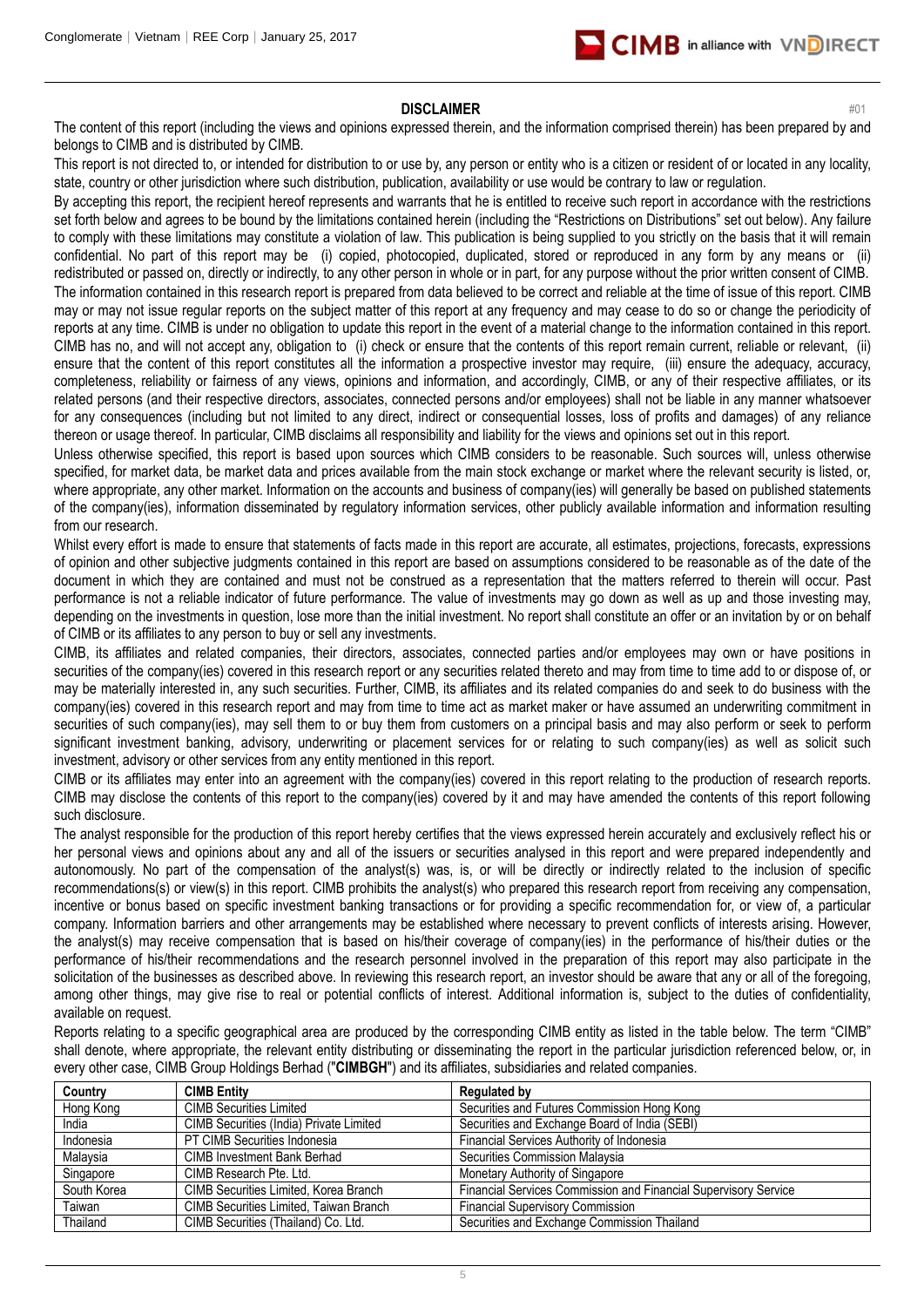

(i) As of January 24, 2017 CIMB has a proprietary position in the securities (which may include but not limited to shares, warrants, call warrants and/or any other derivatives) in the following company or companies covered or recommended in this report:

(a) -

(ii) As of January 25, 2017, the analyst(s) who prepared this report, and the associate(s), has / have an interest in the securities (which may include but not limited to shares, warrants, call warrants and/or any other derivatives) in the following company or companies covered or recommended in this report:

(a) -

This report does not purport to contain all the information that a prospective investor may require. CIMB or any of its affiliates does not make any guarantee, representation or warranty, express or implied, as to the adequacy, accuracy, completeness, reliability or fairness of any such information and opinion contained in this report. Neither CIMB nor any of its affiliates nor its related persons shall be liable in any manner whatsoever for any consequences (including but not limited to any direct, indirect or consequential losses, loss of profits and damages) of any reliance thereon or usage thereof.

This report is general in nature and has been prepared for information purposes only. It is intended for circulation amongst CIMB and its affiliates' clients generally and does not have regard to the specific investment objectives, financial situation and the particular needs of any specific person who may receive this report. The information and opinions in this report are not and should not be construed or considered as an offer, recommendation or solicitation to buy or sell the subject securities, related investments or other financial instruments or any derivative instrument, or any rights pertaining thereto.

Investors are advised to make their own independent evaluation of the information contained in this research report, consider their own individual investment objectives, financial situation and particular needs and consult their own professional and financial advisers as to the legal, business, financial, tax and other aspects before participating in any transaction in respect of the securities of company(ies) covered in this research report. The securities of such company(ies) may not be eligible for sale in all jurisdictions or to all categories of investors.

**Australia:** Despite anything in this report to the contrary, this research is provided in Australia by CIMB Securities (Singapore) Pte. Ltd. and CIMB Securities Limited. This research is only available in Australia to persons who are "wholesale clients" (within the meaning of the Corporations Act 2001 (Cth) and is supplied solely for the use of such wholesale clients and shall not be distributed or passed on to any other person. You represent and warrant that if you are in Australia, you are a "wholesale client". This research is of a general nature only and has been prepared without taking into account the objectives, financial situation or needs of the individual recipient. CIMB Securities (Singapore) Pte. Ltd. and CIMB Securities Limited do not hold, and are not required to hold an Australian financial services licence. CIMB Securities (Singapore) Pte. Ltd. and CIMB Securities Limited rely on "passporting" exemptions for entities appropriately licensed by the Monetary Authority of Singapore (under ASIC Class Order 03/1102) and the Securities and Futures Commission in Hong Kong (under ASIC Class Order 03/1103).

**Canada:** This research report has not been prepared in accordance with the disclosure requirements of Dealer Member Rule 3400 – Research Restrictions and Disclosure Requirements of the Investment Industry Regulatory Organization of Canada. For any research report distributed by CIBC, further disclosures related to CIBC conflicts of interest can be found at https://researchcentral.cibcwm.com .

**China:** For the purpose of this report, the People's Republic of China ("PRC") does not include the Hong Kong Special Administrative Region, the Macau Special Administrative Region or Taiwan. The distributor of this report has not been approved or licensed by the China Securities Regulatory Commission or any other relevant regulatory authority or governmental agency in the PRC. This report contains only marketing information. The distribution of this report is not an offer to buy or sell to any person within or outside PRC or a solicitation to any person within or outside of PRC to buy or sell any instruments described herein. This report is being issued outside the PRC to a limited number of institutional investors and may not be provided to any person other than the original recipient and may not be reproduced or used for any other purpose.

France: Only qualified investors within the meaning of French law shall have access to this report. This report shall not be considered as an offer to subscribe to, or used in connection with, any offer for subscription or sale or marketing or direct or indirect distribution of financial instruments and it is not intended as a solicitation for the purchase of any financial instrument.

**Germany:** This report is only directed at persons who are professional investors as defined in sec 31a(2) of the German Securities Trading Act (WpHG). This publication constitutes research of a non-binding nature on the market situation and the investment instruments cited here at the time of the publication of the information.

The current prices/yields in this issue are based upon closing prices from Bloomberg as of the day preceding publication. Please note that neither the German Federal Financial Supervisory Agency (BaFin), nor any other supervisory authority exercises any control over the content of this report.

**Hong Kong:** This report is issued and distributed in Hong Kong by CIMB Securities Limited ("CHK") which is licensed in Hong Kong by the Securities and Futures Commission for Type 1 (dealing in securities), Type 4 (advising on securities) and Type 6 (advising on corporate finance) activities. Any investors wishing to purchase or otherwise deal in the securities covered in this report should contact the Head of Sales at CIMB Securities Limited. The views and opinions in this research report are our own as of the date hereof and are subject to change. If the Financial Services and Markets Act of the United Kingdom or the rules of the Financial Conduct Authority apply to a recipient, our obligations owed to such recipient therein are unaffected. CHK has no obligation to update its opinion or the information in this research report.

This publication is strictly confidential and is for private circulation only to clients of CHK.

CIMB Securities Limited does not make a market on the securities mentioned in the report.

**India:** This report is issued and distributed in India by CIMB Securities (India) Private Limited ("CIMB India") which is registered with SEBI as a stock-broker under the Securities and Exchange Board of India (Stock Brokers and Sub-Brokers) Regulations, 1992, the Securities and Exchange Board of India (Research Analyst) Regulations, 2014 (SEBI Registration Number INH000000669) and in accordance with the provisions of Regulation 4 (g) of the Securities and Exchange Board of India (Investment Advisers) Regulations, 2013, CIMB India is not required to seek registration with SEBI as an Investment Adviser.

The research analysts, strategists or economists principally responsible for the preparation of this research report are segregated from equity stock broking and merchant banking of CIMB India and they have received compensation based upon various factors, including quality, accuracy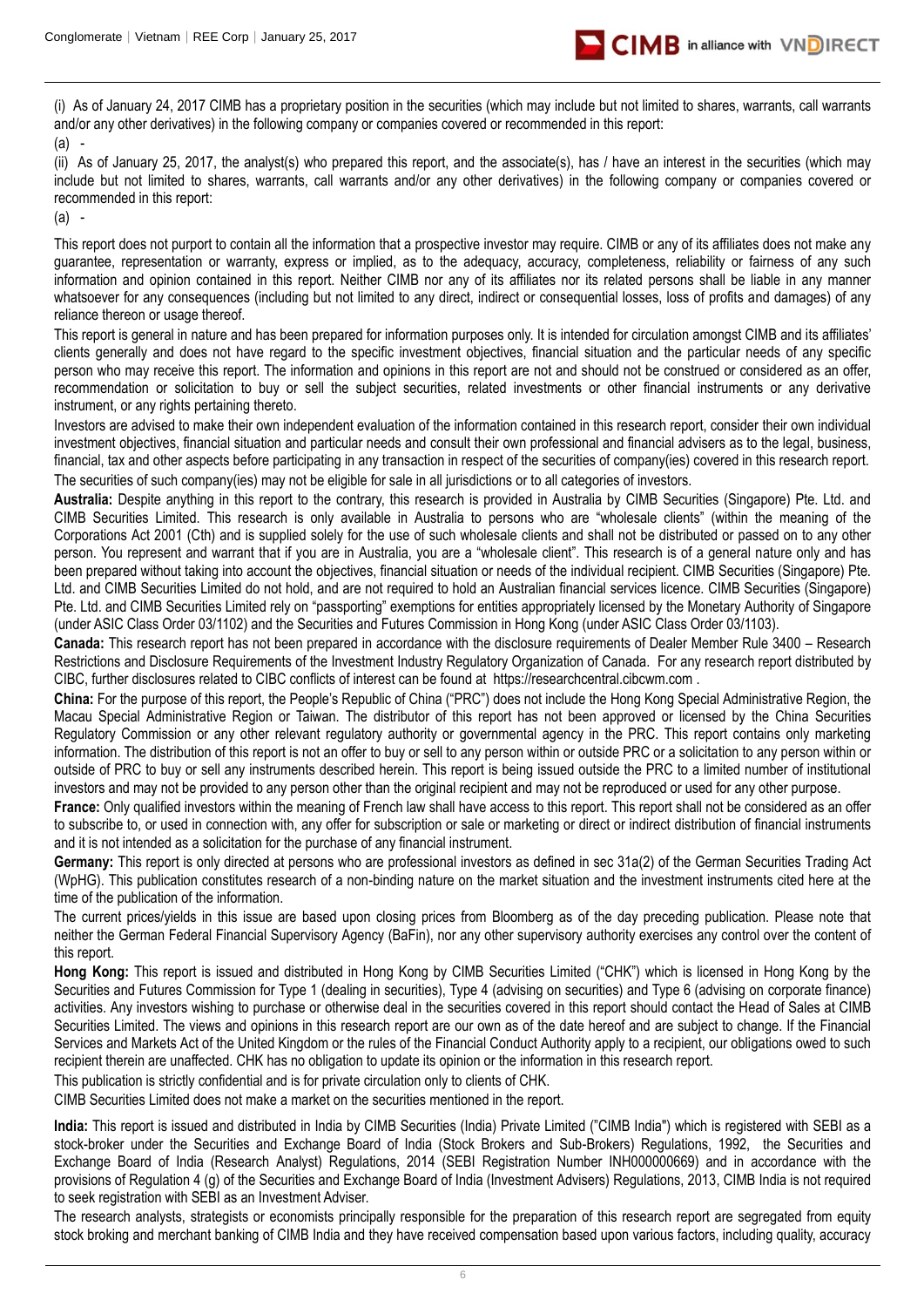

and value of research, firm profitability or revenues, client feedback and competitive factors. Research analysts', strategists' or economists' compensation is not linked to investment banking or capital markets transactions performed or proposed to be performed by CIMB India or its affiliates."

**Indonesia:** This report is issued and distributed by PT CIMB Securities Indonesia ("CIMBI"). The views and opinions in this research report are our own as of the date hereof and are subject to change. If the Financial Services and Markets Act of the United Kingdom or the rules of the Financial Conduct Authority apply to a recipient, our obligations owed to such recipient therein are unaffected. CIMBI has no obligation to update its opinion or the information in this research report. Neither this report nor any copy hereof may be distributed in Indonesia or to any Indonesian citizens wherever they are domiciled or to Indonesian residents except in compliance with applicable Indonesian capital market laws and regulations.

This research report is not an offer of securities in Indonesia. The securities referred to in this research report have not been registered with the Financial Services Authority (Otoritas Jasa Keuangan) pursuant to relevant capital market laws and regulations, and may not be offered or sold within the territory of the Republic of Indonesia or to Indonesian citizens through a public offering or in circumstances which constitute an offer within the meaning of the Indonesian capital market law and regulations.

**Ireland:** CIMB is not an investment firm authorised in the Republic of Ireland and no part of this document should be construed as CIMB acting as, or otherwise claiming or representing to be, an investment firm authorised in the Republic of Ireland.

**Malaysia:** This report is issued and distributed by CIMB Investment Bank Berhad ("CIMB") solely for the benefit of and for the exclusive use of our clients. If the Financial Services and Markets Act of the United Kingdom or the rules of the Financial Conduct Authority apply to a recipient, our obligations owed to such recipient therein are unaffected. CIMB has no obligation to update, revise or reaffirm its opinion or the information in this research reports after the date of this report.

**New Zealand:** In New Zealand, this report is for distribution only to persons who are wholesale clients pursuant to section 5C of the Financial Advisers Act 2008.

**Singapore:** This report is issued and distributed by CIMB Research Pte Ltd ("CIMBR"). CIMBR is a financial adviser licensed under the Financial Advisers Act, Cap 110 ("FAA") for advising on investment products, by issuing or promulgating research analyses or research reports, whether in electronic, print or other form. Accordingly CIMBR is a subject to the applicable rules under the FAA unless it is able to avail itself to any prescribed exemptions.

Recipients of this report are to contact CIMB Research Pte Ltd, 50 Raffles Place, #19-00 Singapore Land Tower, Singapore in respect of any matters arising from, or in connection with this report. CIMBR has no obligation to update its opinion or the information in this research report. This publication is strictly confidential and is for private circulation only. If you have not been sent this report by CIMBR directly, you may not rely, use or disclose to anyone else this report or its contents.

If the recipient of this research report is not an accredited investor, expert investor or institutional investor, CIMBR accepts legal responsibility for the contents of the report without any disclaimer limiting or otherwise curtailing such legal responsibility. If the recipient is an accredited investor, expert investor or institutional investor, the recipient is deemed to acknowledge that CIMBR is exempt from certain requirements under the FAA and its attendant regulations, and as such, is exempt from complying with the following :

(a) Section 25 of the FAA (obligation to disclose product information);

(b) Section 27 (duty not to make recommendation with respect to any investment product without having a reasonable basis where you may be reasonably expected to rely on the recommendation) of the FAA;

(c) MAS Notice on Information to Clients and Product Information Disclosure [Notice No. FAA-N03];

(d) MAS Notice on Recommendation on Investment Products [Notice No. FAA-N16];

(e) Section 36 (obligation on disclosure of interest in securities), and

(f) any other laws, regulations, notices, directive, guidelines, circulars and practice notes which are relates to the above, to the extent permitted by applicable laws, as may be amended from time to time, and any other laws, regulations, notices, directive, guidelines, circulars, and practice notes as we may notify you from time to time. In addition, the recipient who is an accredited investor, expert investor or institutional investor acknowledges that a CIMBR is exempt from Section 27 of the FAA, the recipient will also not be able to file a civil claim against CIMBR for any loss or damage arising from the recipient's reliance on any recommendation made by CIMBR which would otherwise be a right that is available to the recipient under Section 27 of the FAA, the recipient will also not be able to file a civil claim against CIMBR for any loss or damage arising from the recipient's reliance on any recommendation made by CIMBR which would otherwise be a right that is available to the recipient under Section 27 of the FAA.

CIMB Research Pte Ltd ("CIMBR"), its affiliates and related companies, their directors, associates, connected parties and/or employees may own or have positions in securities of the company(ies) covered in this research report or any securities related thereto and may from time to time add to or dispose of, or may be materially interested in, any such securities. Further, CIMBR, its affiliates and its related companies do and seek to do business with the company(ies) covered in this research report and may from time to time act as market maker or have assumed an underwriting commitment in securities of such company(ies), may sell them to or buy them from customers on a principal basis and may also perform or seek to perform significant investment banking, advisory, underwriting or placement services for or relating to such company(ies) as well as solicit such investment, advisory or other services from any entity mentioned in this report.

As of January 24, 2017, CIMBR does not have a proprietary position in the recommended securities in this report.

CIMB Securities Singapore Pte Ltd and/or CIMB Bank does not make a market on the securities mentioned in the report.

**South Korea:** This report is issued and distributed in South Korea by CIMB Securities Limited, Korea Branch ("CIMB Korea") which is licensed as a cash equity broker, and regulated by the Financial Services Commission and Financial Supervisory Service of Korea. In South Korea, this report is for distribution only to professional investors under Article 9(5) of the Financial Investment Services and Capital Market Act of Korea ("FSCMA").

**Spain:** This document is a research report and it is addressed to institutional investors only. The research report is of a general nature and not personalised and does not constitute investment advice so, as the case may be, the recipient must seek proper advice before adopting any investment decision. This document does not constitute a public offering of securities.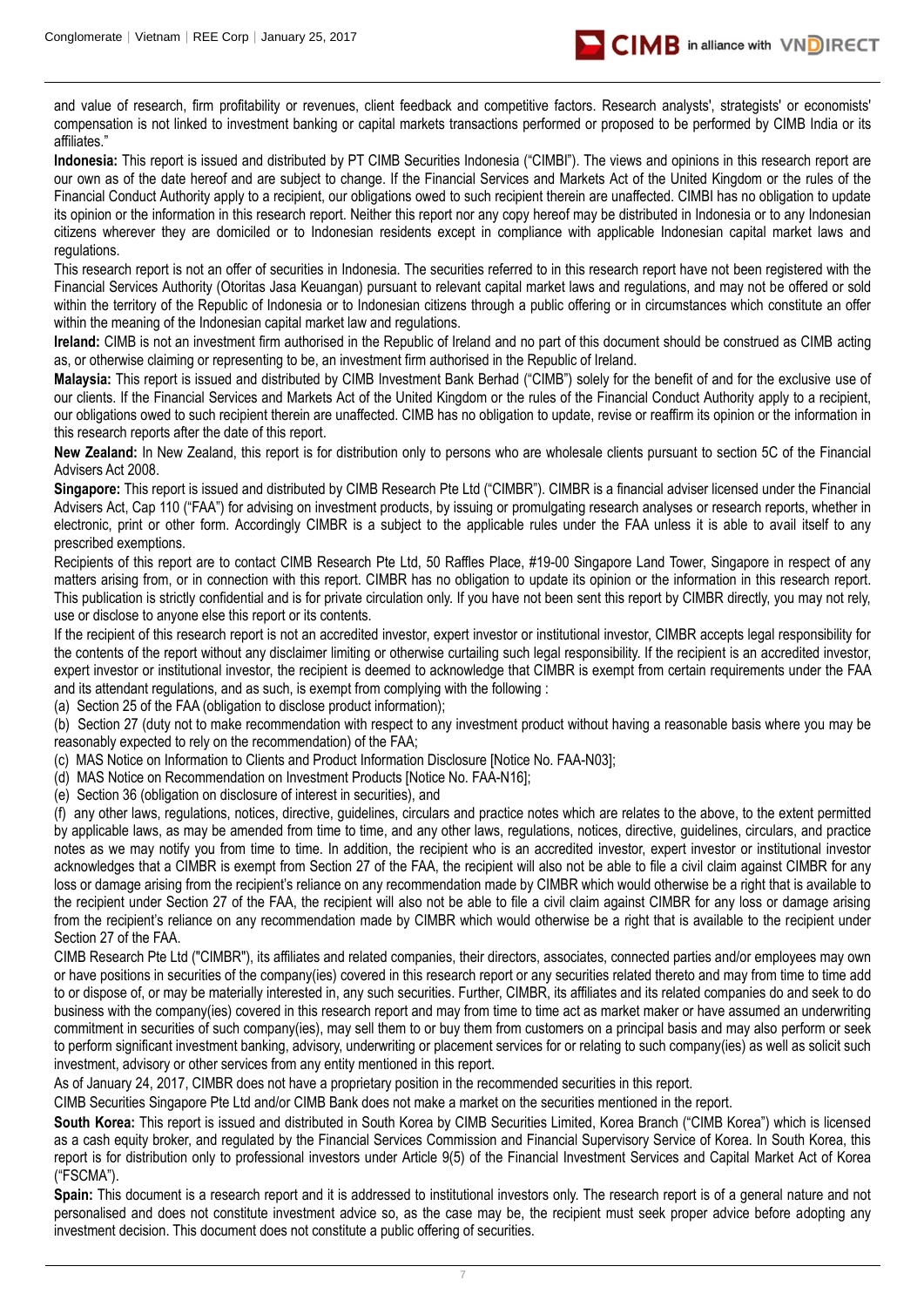

CIMB is not registered with the Spanish Comision Nacional del Mercado de Valores to provide investment services.

**Sweden:** This report contains only marketing information and has not been approved by the Swedish Financial Supervisory Authority. The distribution of this report is not an offer to sell to any person in Sweden or a solicitation to any person in Sweden to buy any instruments described herein and may not be forwarded to the public in Sweden.

Switzerland: This report has not been prepared in accordance with the recognized self-regulatory minimal standards for research reports of banks issued by the Swiss Bankers' Association (Directives on the Independence of Financial Research).

Taiwan: This research report is not an offer or marketing of foreign securities in Taiwan. The securities as referred to in this research report have not been and will not be registered with the Financial Supervisory Commission of the Republic of China pursuant to relevant securities laws and regulations and may not be offered or sold within the Republic of China through a public offering or in circumstances which constitutes an offer or a placement within the meaning of the Securities and Exchange Law of the Republic of China that requires a registration or approval of the Financial Supervisory Commission of the Republic of China.

**Thailand:** This report is issued and distributed by CIMB Securities (Thailand) Company Limited ("CIMBS") based upon sources believed to be reliable (but their accuracy, completeness or correctness is not guaranteed). The statements or expressions of opinion herein were arrived at after due and careful consideration for use as information for investment. Such opinions are subject to change without notice and CIMBS has no obligation to update its opinion or the information in this research report.

If the Financial Services and Markets Act of the United Kingdom or the rules of the Financial Conduct Authority apply to a recipient, our obligations owed to such recipient are unaffected.

CIMB Securities (Thailand) Co., Ltd. may act or acts as Market Maker, and issuer and offerer of Derivative Warrants and Structured Note which may have the following securities as its underlying securities. Investors should carefully read and study the details of the derivative warrants in the prospectus before making investment decisions.

AAV, ADVANC, AMATA, AOT, AP, BA, BANPU, BBL, BCH, BCP, BDMS, BEAUTY, BEC, BEM, BH, BIG, BLA, BLAND, BTS, CBG, CENTEL, CHG, CK, CKP, COM7, CPALL, CPF, CPN, DELTA, DTAC, EGCO, EPG, GLOBAL, GLOW, GPSC, GUNKUL, HANA, HMPRO, ICHI, IFEC, INTUCH, IRPC, ITD, IVL, KAMART, KBANK, KCE, KKP, KTB, KTC, LH, LHBANK, LPN, MAJOR, MINT, MTLS, PLANB, PSH, PTG, PTT, PTTEP, PTTGC, QH, ROBINS, RS, S, SAMART, SAWAD, SCB, SCC, SCN, SGP, SIRI, SPALI, SPCG, SPRC, STEC, STPI, SUPER, TASCO, TCAP, THAI, THANI, THCOM, TISCO, TKN, TMB, TOP, TPIPL, TRUE, TTA, TTCL, TTW, TU, TVO, UNIQ, VGI, VIBHA, VNG, WHA.

## **Corporate Governance Report:**

The disclosure of the survey result of the Thai Institute of Directors Association ("IOD") regarding corporate governance is made pursuant to the policy of the Office of the Securities and Exchange Commission. The survey of the IOD is based on the information of a company listed on the Stock Exchange of Thailand and the Market for Alternative Investment disclosed to the public and able to be accessed by a general public investor. The result, therefore, is from the perspective of a third party. It is not an evaluation of operation and is not based on inside information.

The survey result is as of the date appearing in the Corporate Governance Report of Thai Listed Companies. As a result, the survey result may be changed after that date. CIMBS does not confirm nor certify the accuracy of such survey result.

| $P_{max}$<br><b>Range:</b> | 100<br>۵ſ<br>JU. | R∩<br>or<br>$\sim$<br>. .<br>υv<br>ັບເ | 70<br>$\rightarrow$<br>. | ח י<br>יו הי<br>יטוסכ<br>ו טעו | ΝЬ.<br>∀esult<br>11111<br>IVU<br>VG. |
|----------------------------|------------------|----------------------------------------|--------------------------|--------------------------------|--------------------------------------|
| 'Jes<br>------<br>rıptıon: | :xcellent        | Gooc<br>Ner∴<br>יש                     | Good                     | N/A                            |                                      |

**United Arab Emirates:** The distributor of this report has not been approved or licensed by the UAE Central Bank or any other relevant licensing authorities or governmental agencies in the United Arab Emirates. This report is strictly private and confidential and has not been reviewed by, deposited or registered with UAE Central Bank or any other licensing authority or governmental agencies in the United Arab Emirates. This report is being issued outside the United Arab Emirates to a limited number of institutional investors and must not be provided to any person other than the original recipient and may not be reproduced or used for any other purpose. Further, the information contained in this report is not intended to lead to the sale of investments under any subscription agreement or the conclusion of any other contract of whatsoever nature within the territory of the United Arab Emirates.

**United Kingdom:** In the United Kingdom and European Economic Area, this report is being disseminated by CIMB Securities (UK) Limited ("CIMB UK"). CIMB UK is authorized and regulated by the Financial Conduct Authority and its registered office is at 27 Knightsbridge, London, SW1X7YB. Unless specified to the contrary, this report has been issued and approved for distribution in the U.K. and the EEA by CIMB UK. Investment research issued by CIMB UK has been prepared in accordance with CIMB Group's policies for managing conflicts of interest arising as a result of publication and distribution of investment research. This report is for distribution only to, and is solely directed at, selected persons on the basis that those persons: (a) are eligible counterparties and professional clients of CIMB UK; (b) have professional experience in matters relating to investments falling within Article 19(5) of the Financial Services and Markets Act 2000 (Financial Promotion) Order 2005 (as amended, the "Order"), (c) fall within Article 49(2)(a) to (d) ("high net worth companies, unincorporated associations etc") of the Order; (d) are outside the United Kingdom subject to relevant regulation in each jurisdiction, or (e) are persons to whom an invitation or inducement to engage in investment activity (within the meaning of section 21 of the Financial Services and Markets Act 2000) in connection with any investments to which this report relates may otherwise lawfully be communicated or caused to be communicated (all such persons together being referred to as "relevant persons"). This report is directed only at relevant persons and must not be acted on or relied on by persons who are not relevant persons. Any investment or investment activity to which this report relates is available only to relevant persons and will be engaged in only with relevant persons.

Where this report is labelled as non-independent, it does not provide an impartial or objective assessment of the subject matter and does not constitute independent "investment research" under the applicable rules of the Financial Conduct Authority in the UK. Consequently, any such non-independent report will not have been prepared in accordance with legal requirements designed to promote the independence of investment research and will not subject to any prohibition on dealing ahead of the dissemination of investment research. Any such non-independent report must be considered as a marketing communication.

**United States:** This research report is distributed in the United States of America by CIMB Securities (USA) Inc, a U.S. registered broker-dealer and a related company of CIMB Research Pte Ltd, CIMB Investment Bank Berhad, PT CIMB Securities Indonesia, CIMB Securities (Thailand)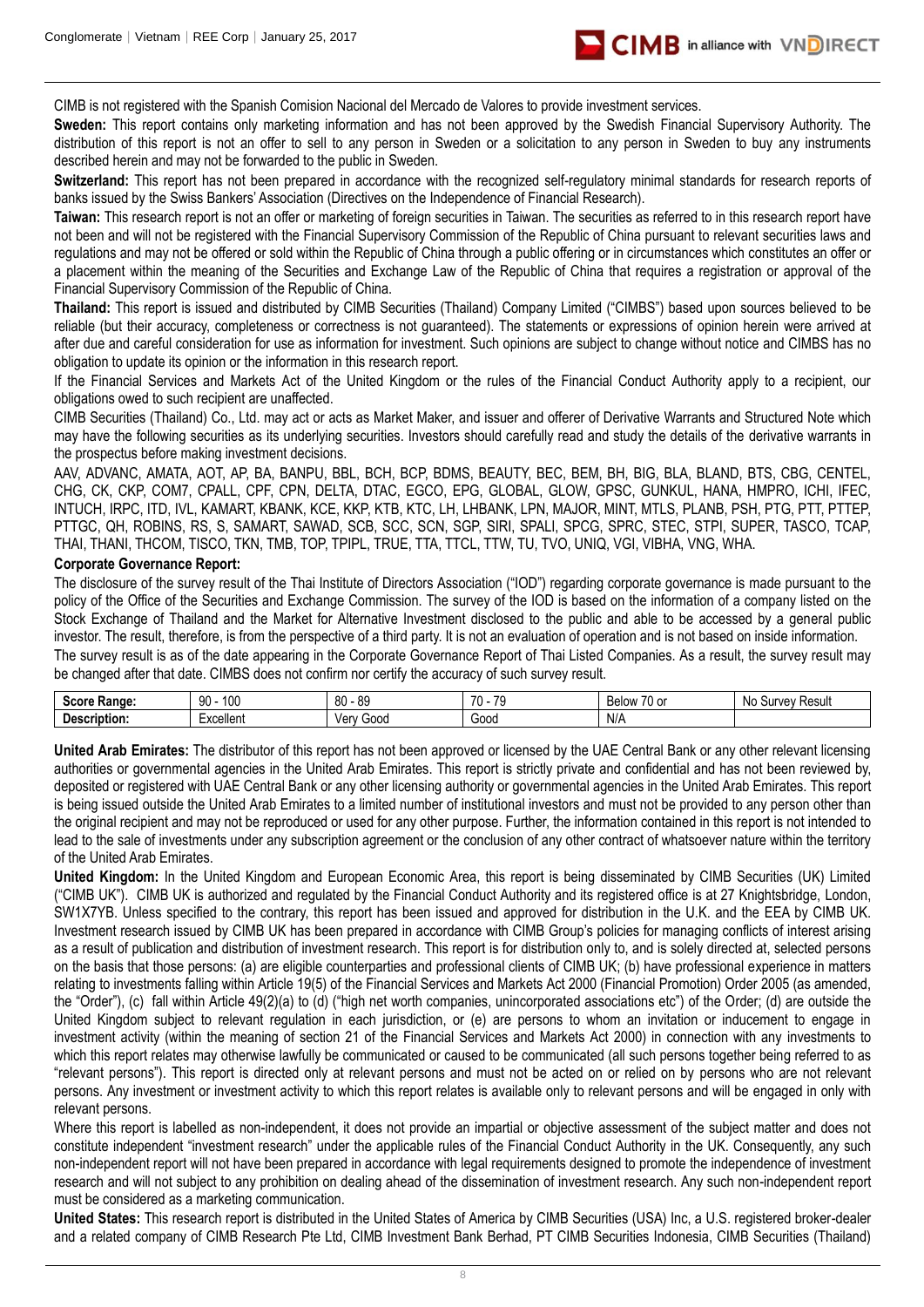

Co. Ltd, CIMB Securities Limited, CIMB Securities (India) Private Limited, and is distributed solely to persons who qualify as "U.S. Institutional Investors" as defined in Rule 15a-6 under the Securities and Exchange Act of 1934. This communication is only for Institutional Investors whose ordinary business activities involve investing in shares, bonds, and associated securities and/or derivative securities and who have professional experience in such investments. Any person who is not a U.S. Institutional Investor or Major Institutional Investor must not rely on this communication. The delivery of this research report to any person in the United States of America is not a recommendation to effect any transactions in the securities discussed herein, or an endorsement of any opinion expressed herein. CIMB Securities (USA) Inc, is a FINRA/SIPC member and takes responsibility for the content of this report. For further information or to place an order in any of the above-mentioned securities please contact a registered representative of CIMB Securities (USA) Inc.

CIMB Securities (USA) Inc does not make a market on the securities mentioned in the report.

**Other jurisdictions:** In any other jurisdictions, except if otherwise restricted by laws or regulations, this report is only for distribution to professional, institutional or sophisticated investors as defined in the laws and regulations of such jurisdictions.

Add 58.4% 5.4% Hold 29.6% 1.4% Reduce 10.4% 11.6% and 11.6% 11.6% and 11.6% and 11.6% and 11.6% in the set of  $\sim$  11.6% and 1.6% and 1.6% and 1.6% and 1.6% and 1.6% and 1.6% and 1.6% and 1.6% and 1.6% and 1.6% and 1.6% and 1.6% and 1.6% and 1.6% and 1. Distribution of stock ratings and investment banking clients for quarter ended on 31 December 2016 1626 companies under coverage for quarter ended on 31 December 2016

**Spitzer Chart for stock being researched ( 2 year data )** 



**REE Corp (REE VN)** Price Close

**Corporate Governance Report of Thai Listed Companies (CGR). CG Rating by the Thai Institute of Directors Association (Thai IOD) in 2016, Anti-Corruption 2016.**

**AAV** – Very Good, n/a, **ADVANC** – Very Good, Certified, **AEONTS** – Good, n/a, **AMATA** – Excellent, Declared, **ANAN** – Very Good, Declared, **AOT** – Excellent, Declared, **AP** – Very Good, Declared, **ASK** – Very Good, Declared, **ASP** – Very Good, Certified, **BANPU** – Very Good, Certified, **BAY** – Excellent, Certified, **BBL** – Very Good, Certified, **BCH** – not available, Declared, **BCP** - Excellent, Certified, **BEM** – Very Good, n/a, **BDMS** – Very Good, n/a, **BEAUTY** – Good, Declared, **BEC** - Good, n/a, **BH** - Good, Declared, **BIGC** - Excellent, Declared, **BJC** – Good, n/a, **BLA** – Very Good, Certified, **BPP** – not available, n/a, **BTS** - Excellent, Certified, **CBG** – Good, n/a, **CCET** – not available, n/a, **CENTEL** – Very Good, Certified, **CHG** – Very Good, n/a, **CK** – Excellent, n/a, **COL** – Very Good, Declared, **CPALL** – not available, Declared, **CPF** – Excellent, Declared, **CPN** - Excellent, Certified, **DELTA** - Excellent, Declared, **DEMCO** – Excellent, Certified, **DTAC** – Excellent, Certified, **EA** – Very Good, Declared, **ECL** – Good, Certified, **EGCO** - Excellent, Certified, **EPG** – Good, n/a, **GFPT** - Excellent, Declared, **GLOBAL** – Very Good, Declared, **GLOW** – Very Good, Certified, **GPSC** – Excellent, Declared, **GRAMMY** - Excellent, n/a, **GUNKUL** – Very Good, Declared, **HANA** - Excellent, Certified, **HMPRO** - Excellent, Declared, **ICHI** – Very Good, Declared, **INTUCH** - Excellent, Certified, **ITD** – Good, n/a, **IVL** - Excellent, Certified, **JAS** – not available, Declared, **JASIF** – not available, n/a, **JUBILE** – Good, Declared, **KAMART** – not available, n/a, **KBANK** - Excellent, Certified, **KCE** - Excellent, Certified, **KGI** – Good, Certified, **KKP** – Excellent, Certified, **KSL** – Very Good, Declared, **KTB** - Excellent, Certified, **KTC** – Excellent, Certified, **LH** - Very Good, n/a, **LPN** – Excellent, Declared, **M** – Very Good, Declared, **MAJOR** - Good, n/a, **MAKRO** – Good, Declared, **MALEE** – Very Good, Declared, **MBKET** – Very Good, Certified, **MC** – Very Good, Declared, **MCOT** – Excellent, Declared, **MEGA** – Very Good, Declared, **MINT** - Excellent, Certified, **MTLS** – Very Good, Declared, **NYT** – Excellent, n/a, **OISHI** – Very Good, n/a, **PLANB** – Very Good, Declared, **PSH** – not available, n/a, **PSL** - Excellent, Certified, **PTT** - Excellent, Certified, **PTTEP** - Excellent, Certified, **PTTGC** - Excellent, Certified, **QH** – Excellent, Declared, **RATCH** – Excellent, Certified, **ROBINS** – Very Good, Declared, **RS** – Very Good, n/a, **SAMART** - Excellent, n/a, **SAPPE** - Good, n/a, **SAT** – Excellent, Certified, **SAWAD** – Good, n/a, SC – Excellent, Declared, **SCB** - Excellent, Certified, **SCBLIF** – not available, n/a, **SCC** – Excellent, Certified, **SCN** – Good, Declared, **SCCC** - Excellent, Declared, **SIM** - Excellent, n/a, **SIRI** - Good, n/a, **SPALI** - Excellent, Declared, **SPRC** – Very Good, Declared, **STA** – Very Good, Declared, **STEC** – Excellent, n/a, **SVI** – Excellent, Certified, **TASCO** – Very Good, Declared, **TCAP** – Excellent, Certified, **THAI** – Very Good, Declared, **THANI** – Very Good, Certified, **THCOM** – Excellent, Certified, **THRE** – Very Good, Certified, **THREL** – Very Good, Certified, **TICON** – Very Good, Declared, **TISCO** - Excellent, Certified, **TK** – Very Good, n/a, **TKN** – Good, n/a, **TMB** - Excellent, Certified, **TOP** - Excellent, Certified, **TPCH** – Good, n/a, **TPIPP** – not available, n/a, **TRUE** – Very Good, Declared, **TTW** – Very Good, Declared, **TU** – Excellent, Declared, **UNIQ** – not available, Declared, **VGI** – Excellent, Declared, **WHA** – not available, Declared, **WHART** – not available, n/a, **WORK** – not available, n/a. **INStitute of Directors (as of October 28, 2016)**<br> **Institute of Directors (as of October 28, 2018)**<br> **INSTIGRATION CONTENT CONTENT CONTENT CONTENT CONTENT CONTENT CONTENT CONTENT CONTENT CONTENT CONTENT CONTENT CONTENT C** 

**Companies participating in Thailand's Private Sector Collective Action Coalition Against Corruption programme (Thai CAC) under Thai**